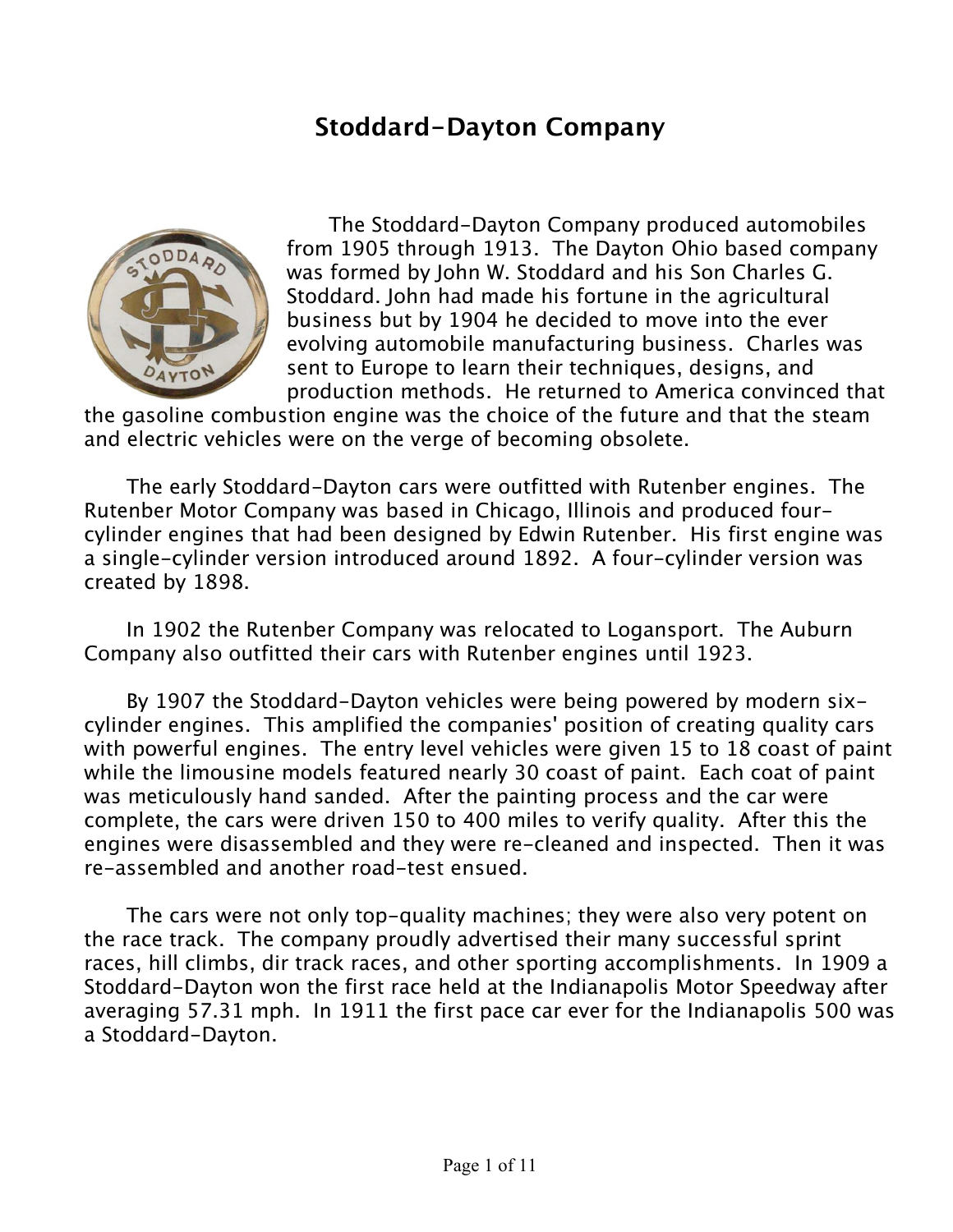To offer a wider assortment of vehicles, the Courier Car Company was formed in 1909 by Stoddard-Dayton. Their lines of vehicles were smaller and lowerpriced versions of their Stoddard-Dayton siblings.

During the early 1910's the Stoddard-Dayton merged with the United States Motor Company. In 1908 the International Motor Company was formed and later renamed to the United States Motor Company in 1910. The company's existence was due to Benjamin Briscoe. The company represented multiple manufacturers, a total of 11 in 1910 including Maxwell, Courier Car Company, Columbia, Stoddard-Dayton, Alden Sampson Trucks, Gray Marine, Brush Motor Car Company and others. Their goal was to help provide and find financial support for small and struggling independent automotive manufacturing companies.

By 1912 the United States Motor Company had entered into receivership and by 1913 they were bankrupt. This was also the demise of the Stoddard-Dayton manufacturing company. The Stoddard-Dayton had failed to compete with the low priced, high quality, mass-produced manufacturers such as Ford and General Motors.

The Maxwell Company purchased the assets of the bankrupt Stoddard-Dayton Company and continued to offer the Stoddard-Dayton models 30, 38 and 48 in 1913. Maxwell was later reorganized and became part of the Chrysler Corporation.

## **Stoddard`s Splendor**

BY DANIEL STROHL

Think of the great mechanical and automotive innovation centers of the Midwest-Detroit, Kenosha, Auburn, Dayton.

Dayton?

Well, of course, Dayton. The city has a long history with powered aviation, going all the way back to a couple of brothers by the name of Wright, who operated a fairly successful bicycle shop on West Third Street from which they based their airborne experimentation. Nowadays, it seems as though every other Dayton-area resident works in some capacity for the sprawling Wright-Patterson Air Force base.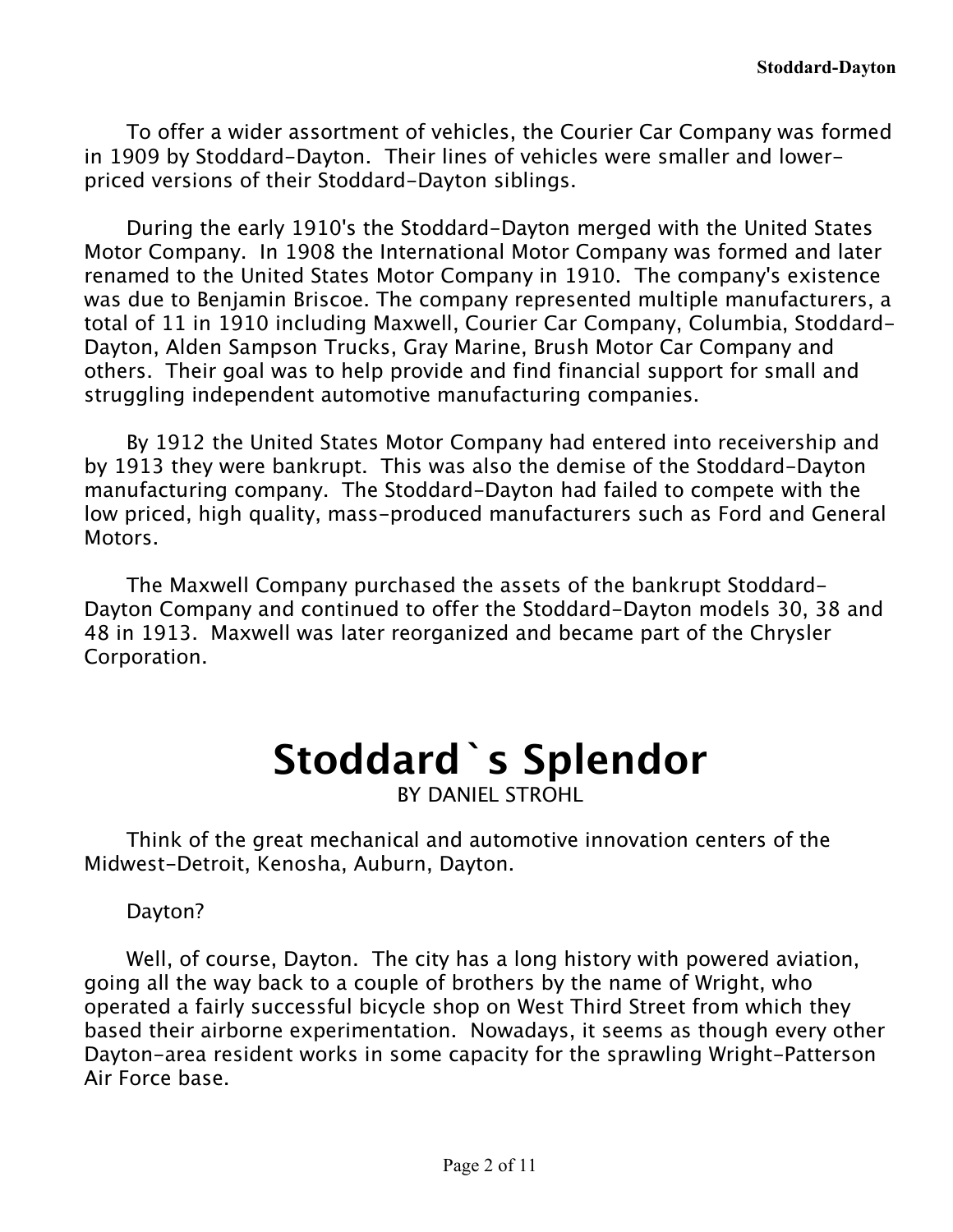The same industriousness that spurred the Wright brothers gripped many other Daytonians around the turn of the century. Harry C. Stutz, who built the eponymous cars in Indianapolis, began in the craft by building runabouts in Dayton. Charles Kettering pioneered many of his inventions while working for both National Cash Register and Delco, two Dayton-based companies.

But of the nearly three-dozen automotive startups that popped up in Dayton

in the first couple decades of the twentieth century, just three actually went on to manufacture automobiles. Speedwell saw a relatively prosperous time in the median of its existence, producing about 4,000 vehicles of several different body styles from 1907 to 1914. The other two grew out of a simple hay rake manufacturing company's attempts to diversify its business.



Charles G. Stoddard, the son of businessman John Stoddard and heir to his father's successful paint, varnish, farm implement and bicycle company, had a notion to build powerful, luxurious and exclusive automobiles in the European fashion of the time. In April 1904, the Stoddard Manufacturing Co. announced that it would begin production of a side-entrance touring car on a 96-inch wheelbase, powered by a 201-cu.in. Rutenber four-cylinder engine making 26hp. We haven't found a production number for that first year-perhaps that first automobile was just the prototype-but we can safely assume Charles found enough backing for his new venture. By December 1904, Stoddard Manufacturing dropped the other businesses and changed its name to Dayton Motor Car Co.

Despite the name change, the cars were-until then and ever after-known as Stoddard-Daytons. Success seemed innate to Charles, with sales of 125 units in 1905. The next few years would see a host of changes, including the proliferation of models and body styles. We also see now prices for some of these cars: A Model E runabout, the least expensive offering in 1906, cost \$1,250, while the most expensive, the Model D limousine, sold for \$3,250. Keep in mind that the Ford Model T, when introduced two years later, cost between \$825 and \$1,000.

The cars earned a reputation for sturdiness, innovation and performance those first two years. The innovation, in particular, continued in 1906-07, when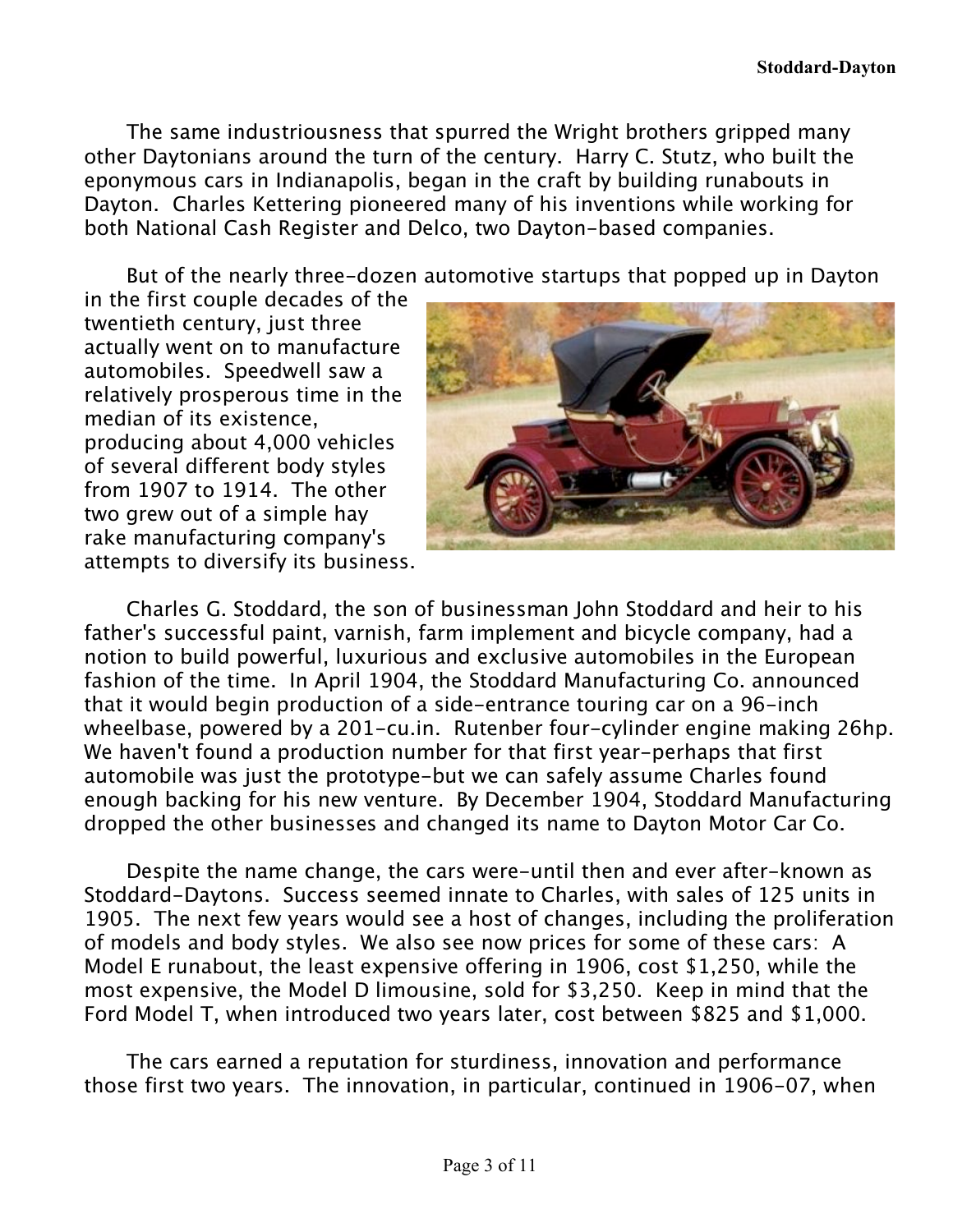Stoddard introduced two new engines developing 15/18hp and 30/35hp, both apparently based on the Rutenber's design. Sales increased to 385 in 1906 and 1,200 in 1907. Showrooms started to appear in Indianapolis, Chicago and New York City.

But Charles wasn't done yet. In 1908, he hired on a young English engineer, H.J. Edwards, who immediately began work on a four- and six-cylinder overheadvalve engine, which the company would release that year. Though the straightsix would last just for 1908, with none apparently remaining extant today for study, Edwards designed both engines around a hemispherical-shaped combustion chamber, making the engine one of the first-if not the first-hemi engines.

The engines featured valves in the head, rather than the block, at a time when most manufacturers were progressing from T-head engines to L-heads. They also had a unique valve actuation system that used one rocker arm and pushrod for each of the heavily splayed intake and exhaust valves.

Edwards placed the pivot point of each rocker arm in the center of the head, which eliminated the possibility of placing the spark plug in the ideal location for a hemi engine. He then secured the end of the rocker arm to the pushrod, which would-via a camshaft with both lobes and divots-push and pull against the rocker arm. The push would actuate the exhaust valve, while the pull would actuate the intake, assisted by an expansion spring located toward the lower end of the pushrod.

Every Stoddard-Dayton four-cylinder engine over the next two years-from the 18hp variant in the 1908 Model H and N to the 45hp version in the 1909 Model K (the six-cylinder engine in the Model G made about 60hp)-used that architecture, but in 1910, Edwards began to phase in a refined, somewhat more conventional overhead-valve design that used two camshafts, eight pushrods and one rocker arm per valve in the 40hp and 50hp four-cylinders. The base 30hp engine that powered the Model B, H and T in 1910 continued with the former design.

Production grew to 1,400 in 1908 and 1,600 in 1909, good for eleventh and thirteenth place among American manufacturers, respectively. Those sound like decent enough figures for such a new company, but trouble loomed. Low-priced competitors, most notably the above-cited Ford Model T, began to fill the marketplace during those years. When your product regularly costs about three times that of the newcomers, even the austerity wears thin.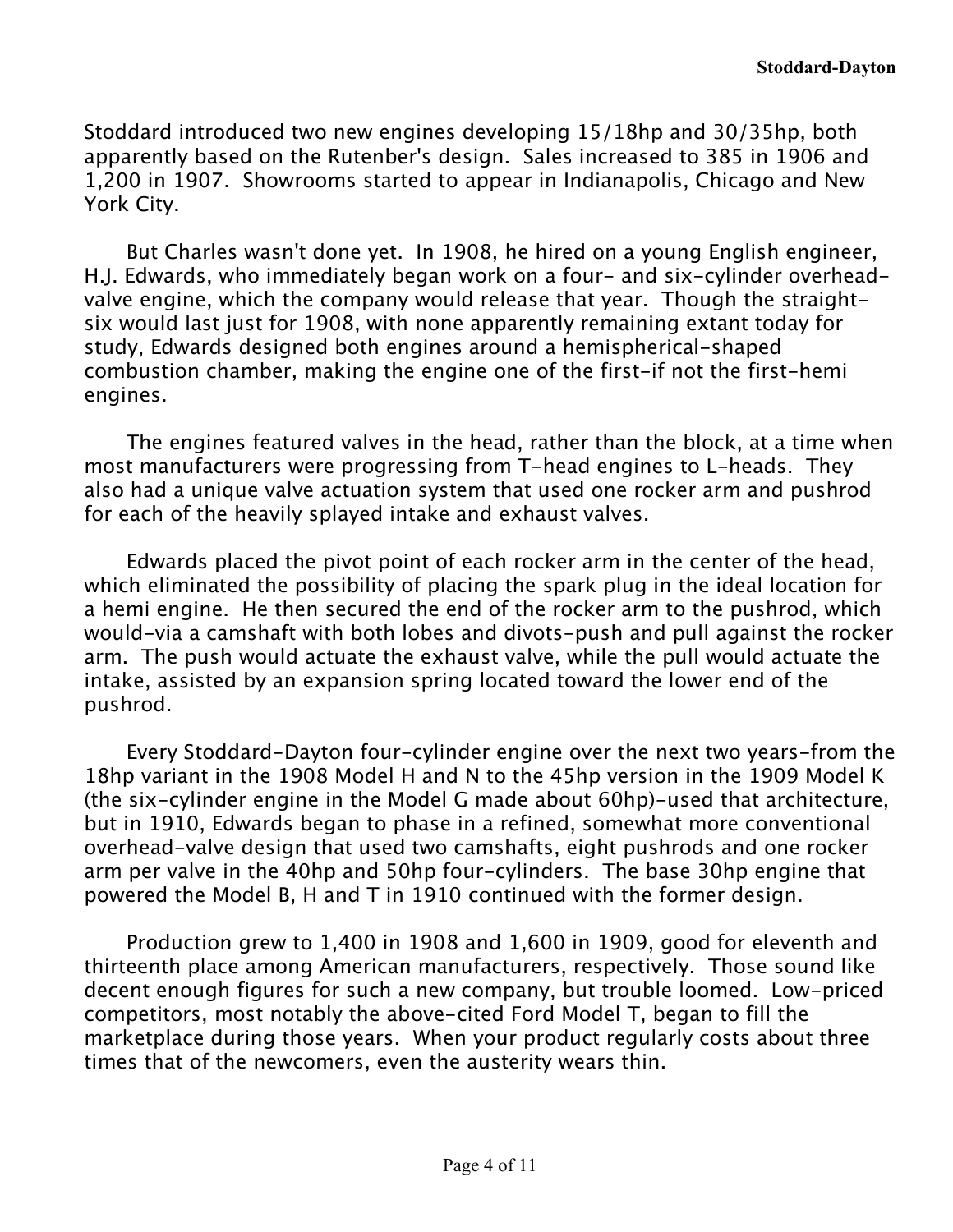Stoddard-Dayton took a few approaches to the situation. The company tried its hand at competitions in efforts to increase brand awareness. Race entrants saw significant successes. A Model K in 1907 finished the Glidden Tour with a perfect score. A pair of Stoddard-Dayton Model H's won two of the first events at the Indianapolis Motor Speedway's three-day inaugural festival in 1909. Stoddard decided to pull out of racing altogether, though, following Charley Merz's infamous fatal crash during the festival. The Stoddard-Dayton would officially serve just as a pace car afterward, for three of the first four Indianapolis 500 races.

The company tried, in 1909, to compete with a lower-priced model of its own, the Courier, set up as a subsidiary company so as not to sully the good name of Stoddard-Dayton. The Courier-the third automotive success story to come out of Dayton and not to be confused with two separate manufacturers that went by the same name in Sandusky, Ohio-sold for \$1,050 and \$1,200 for the roadster and touring models. Not a bad price, comparatively, considering that



Edwards continued his engineering efforts on the lower-priced model as well.

But, according to George Dammann's book, 70 Years of Chrysler, Stoddard-Dayton had never been a financial success over the years. "Because of its non-profit position over the years, this company was saddled with a rundown plant and antiquated and worn machinery," Dammann wrote.

Thus, Stoddard sought help. Benjamin Briscoe, Jr., who started the Maxwell-Briscoe

Company in 1903, had a history of grand dealings with automotive companies. In fact, according to Lawrence Gustin's biography of William Durant, it was Briscoe who had originally approached Durant with the idea-and financial backing-for a large automotive merger in 1908. Briscoe's original plan was to include many high-zoot brands, including Stoddard-Dayton and Pierce-Arrow, but Durant countered with a plan to include just Buick, Ford, Reo and Maxwell-Briscoe. Durant's plan fell apart, but he later that year put together General Motors, leaving Briscoe out.

Briscoe persisted. By 1910, he had convinced Stoddard, along with the proprietors of Columbia Motor Car Co., the Brush Runabout Co. and the Alden Sampson Co., to merge with Maxwell into the United States Motor Company.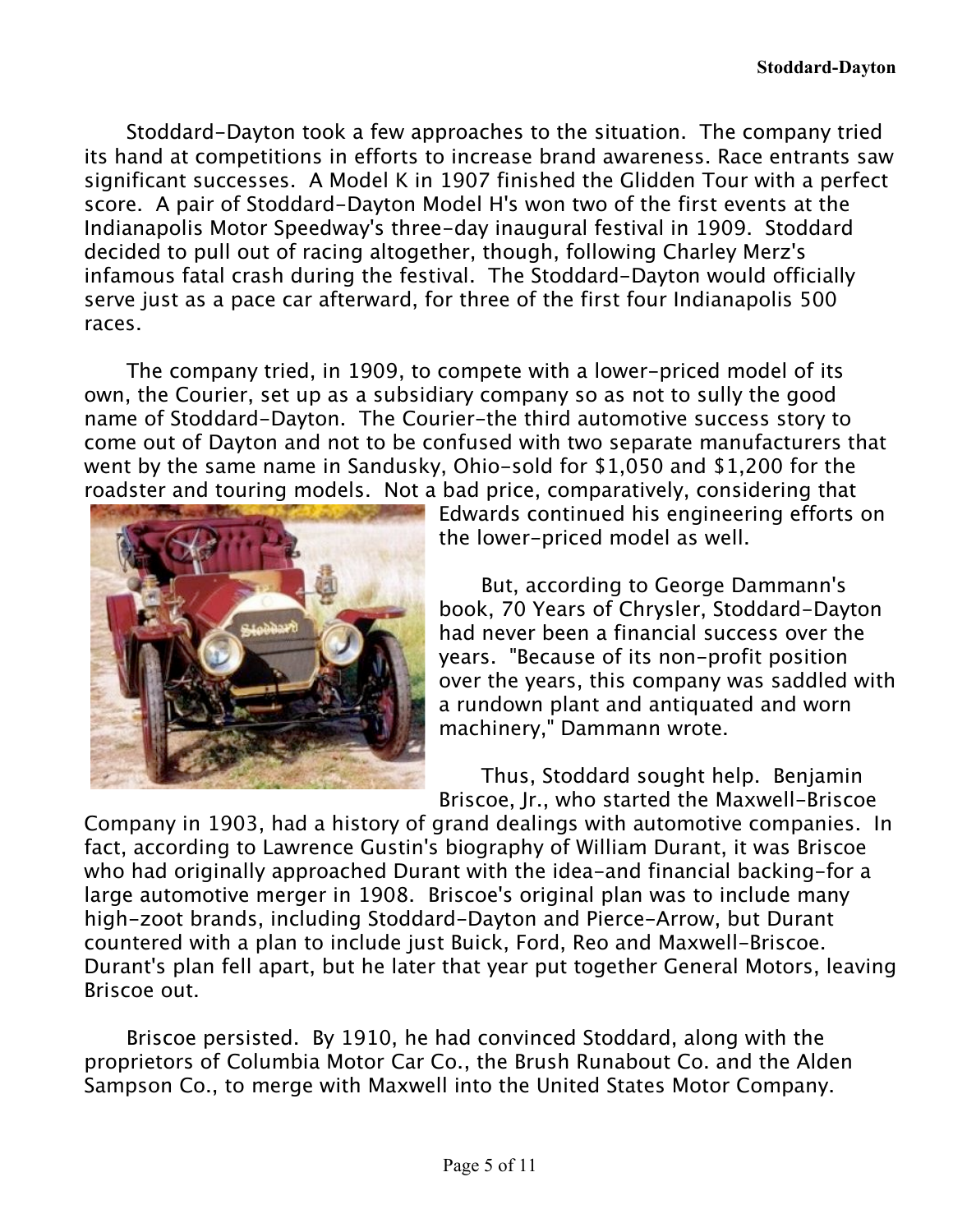The venture was doomed from the start. Briscoe bought up about 130 smaller companies, mostly suppliers. Many of the constituent companies, though, looked to the merger as a bail-out from their woes. As a result, United States Motor immediately became overextended.

One of the assets-gained through Columbia-was the infamous Selden patent on internal-combustion engines, which would have provided at least a grand sum in licensing fees, but a court decision in favor of Henry Ford in 1911 made the patent just another piece of impotent paper.

Spirits, however, seemed high at the beginning: Maxwell expanded into another plant that year, Brush continued to turn a profit, and Stoddard-Dayton offered 16 different body styles in 1910, 19 the year after and 21 in 1912. Both Columbia and Stoddard-Dayton, looking to grow and innovate, licensed the Knight sleeve-valve technology in 1911.

But it all fell apart quickly, first with the demise of the Sampson in 1911, then with Briscoe's voluntary departure at the behest of stockholders partway through 1912. Receivership came in September of 1912, and before the year was out, Courier would fall and U.S. Motor would reorganize into the Standard Motor Company. Briscoe then apparently asked Walter



Flanders, formerly Henry Ford's production manager and instigator of the E-M-F, to step in to save U.S. Motor/Standard around February of 1913. Flanders agreed, only if the company would buy his latest production attempt, the Flanders Six. He then turned around and axed the Flanders Six. Brush, Columbia and Stoddard-Dayton continued spotty production through the first half of 1913, then Flanders killed them off as well, leaving only a shaken Maxwell.

Maxwell would go on to attract the eye of a chap named Walter P. Chrysler. Briscoe himself spent the next eight years making a low-priced car named after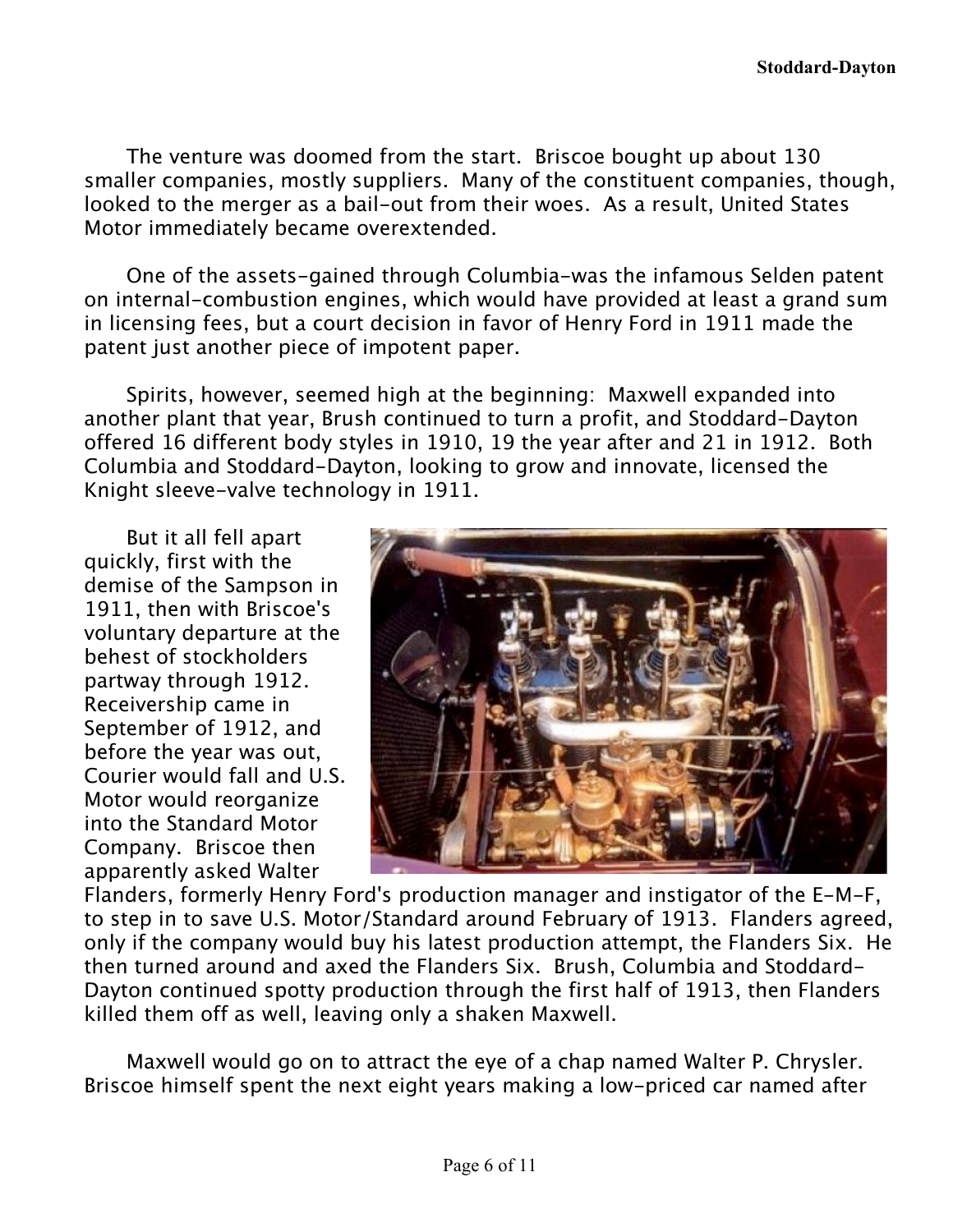himself. Stoddard and Edwards left their respective positions as vice president and chief engineer of U.S. Motor in 1912 to obtain another Knight engine license-the last one issued to an American company-and started manufacture of the Edwards-Knight in New York. Production lasted less than a year before John North Willys bought the Knight license, patents, factory equipment and Edwards's engineering service in 1913 and moved the entire business back to Ohio to begin manufacture of the Willys-Knight. We see no mention of Charles Stoddard afterward.

Don Lyons, a business owner from Dowagiac, Michigan, is one of about half a dozen devoted Stoddard-Dayton fans across the country. A few decades ago, he and his father, Dale, befriended Barney Pollard of Detroit, who had built an impressive collection of about 450 pre-war cars rescued from various junkyards. Pollard had a 1910 Stoddard-Dayton touring car that he was eyeing to make a speedster out of, so he separated the body and chassis and sold the former to Don and Dale about 25 years ago.

About a decade later, the father-son duo came across a unique body at Hershey. Actual wicker weave lined the upper edge of the wood body, and a plaque on the lower cowl proclaimed that the E.E. Denniston Co. of Buffalo, New York, had built the handsome runabout. Later research would show that Denniston built bodies from 1909 to 1911 and that this particular body had been assembled in 1910.

"It didn't have any fenders, but it was remarkably original, down to the paint and upholstery," Don Lyons said. "It was likely somebody had just taken it off another chassis when updating their car."

The duo took some measurements off the car, got the seller's name and phone number, then went home and tried to think of what chassis they could use for the loose body. They then remembered the 1910 Stoddard chassis in Pollard's collection. Pollard himself had died, but his daughter was willing to sell the chassis. They visited, took some more measurements and decided to try to combine the two.

"When we dropped the body on the chassis, it literally dropped down-all the bolt holes lined up and even a cutout in the exhaust on the chassis seemed to have been made for the body," Don said. "I have no way to prove it, but that body just had to have come off a Stoddard-Dayton."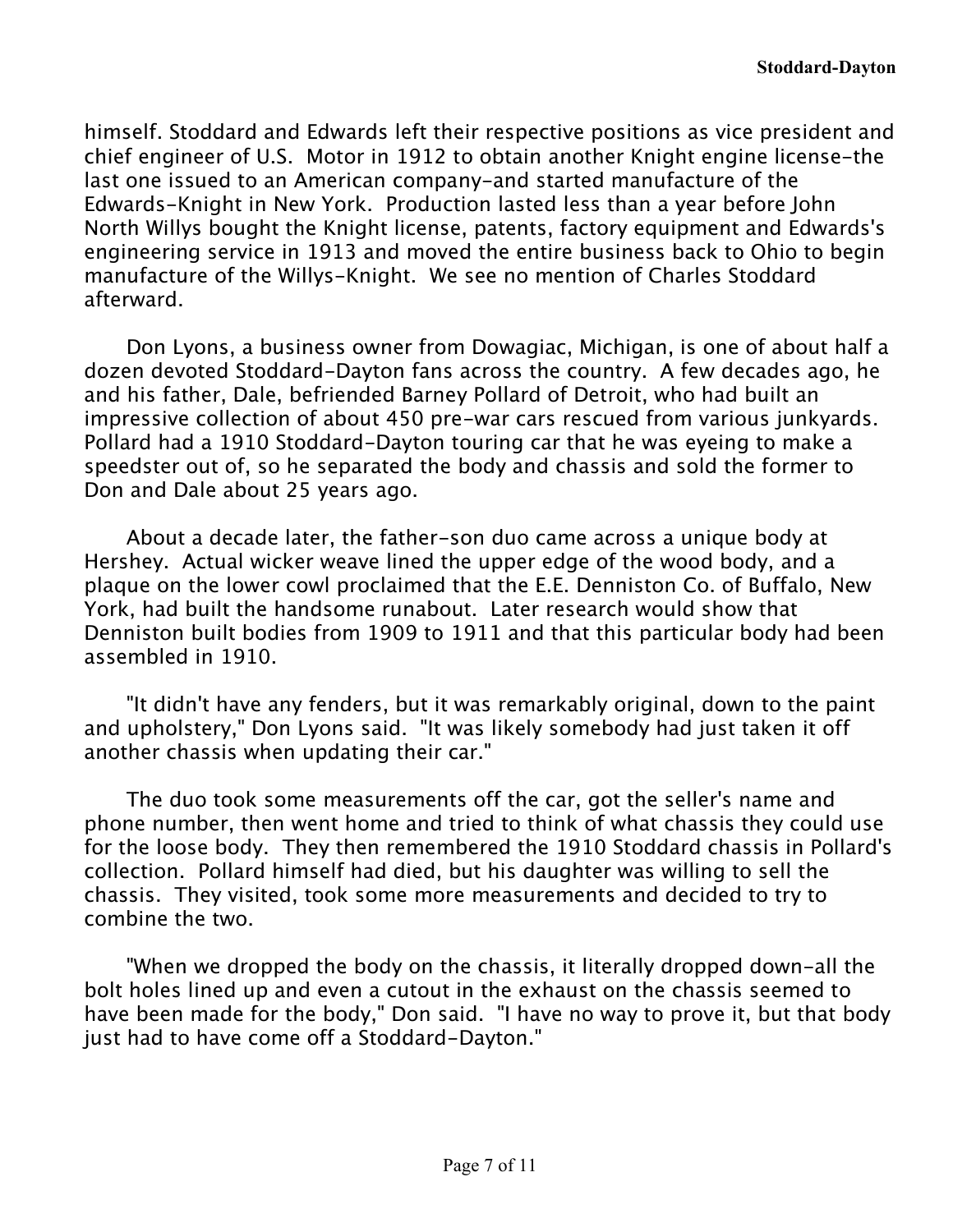Don and his father had restored three Stoddards previously, so the restoration of this one went relatively smoothly. They sent the body to Ernie Schwartz in Nappanee, Indiana, an Amish buggy builder and restorer who branches out occasionally into antique automobile restoration.

"He and his family are every bit as passionate about restoring carriages and sleighs as we are about restoring automobiles," Don said. "He works without any electricity-just by gas lamps-and does magnificent work."

While Schwartz repainted the body in maroon and reupholstered the plush Victorian seats and expansive cape top, Don and Dale set about restoring the chassis-a fairly typical one for the time, with leaf springs at all four corners and a torque-tube driveshaft off the three-speed non-synchronized transmission. Dale also hammered out the four steel fenders from scratch. In all, Don estimated that the restoration took 18 to 24 months, simplified by his Stoddard-Dayton parts gathering but complicated by the lack of parts available for the cars.

"Basically, we go to Hershey and buy whatever Stoddard-Dayton parts we come across," Don said. "So if parts fall into our lap, great, but the sources are drying up, so that's not really much of an option anymore. Philosophically, at some point early in the restoration, you have to decide what parts you're going to look for and what parts you're going to have to make yourself."

For example, radiators prove nearly impossible to find, and even then, so troublesome that he hardly finds it worth the time to restore an original, so he just constructs new ones.



Don and Dale did make a couple of modifications to the car. The Lunkenheimer fuel pump originally used a small copper tube from the head, just above an exhaust port, to channel air pressure to a device in the dash that incorporated a spring, valve and filter to keep hot carbon embers from flying into the fuel tank. Despite the filter, the system still threw embers into the gas

tank, so they kept the Lunkenheimer in place, but disabled it in deference to an electric fuel pump powered by a hidden 12-volt battery.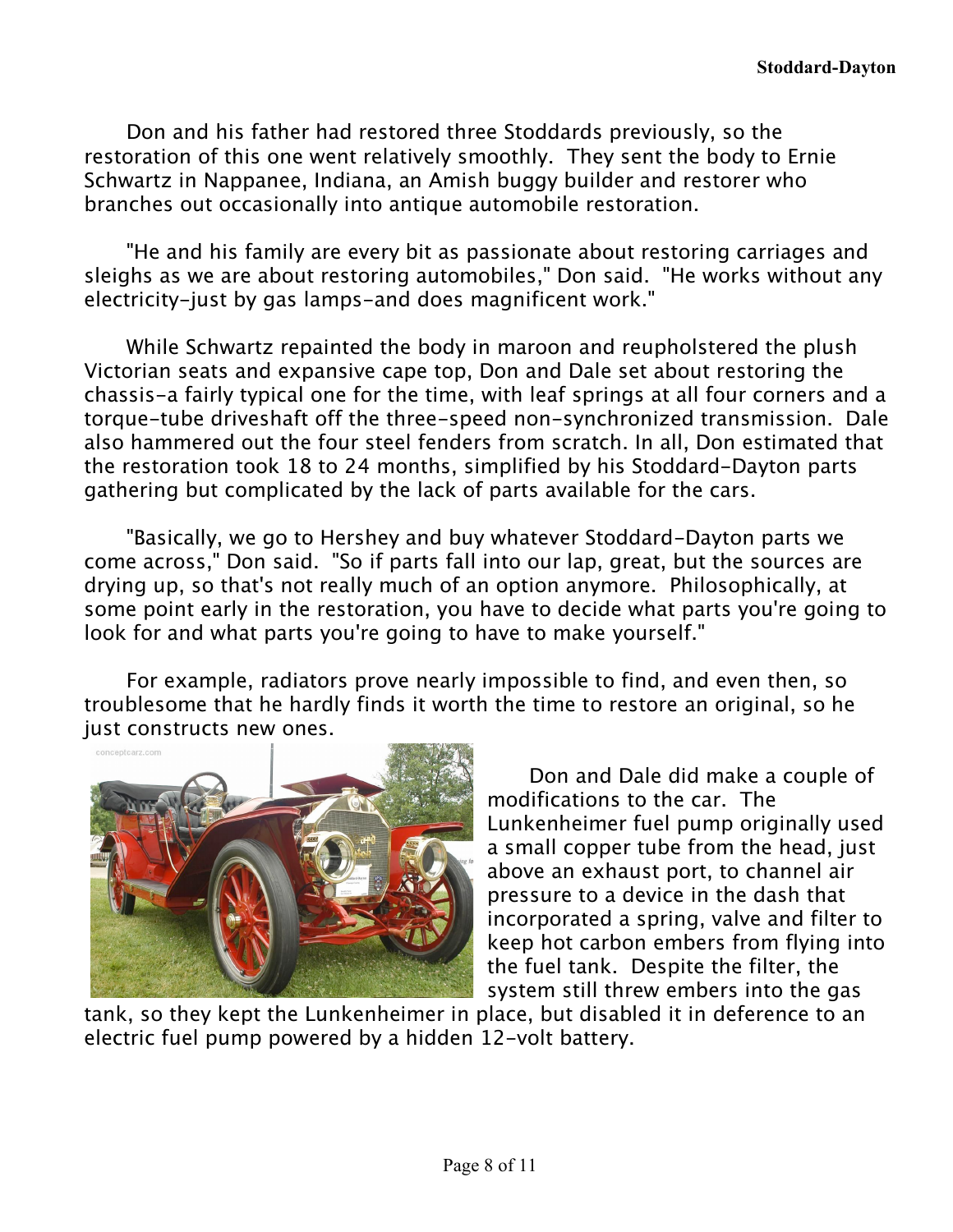They also added a small generic Tilton electric starter to the engine and a ring gear to the flywheel. Though electric starters didn't come along until a couple of years later, "You don't have to hand-crank one for long before the thrill is gone," Don said.

Remarkably, they left the rest of the car unmodernized. Though Stoddard-Dayton offered a battery-coil-distributor ignition system as an option atop the base magneto system-the magneto triggered its own set of spark plugs at low rpm ranges while the distributor triggered a second set of spark plugs at higher rpm-the touring chassis came without the optional ignition system, so Don and Dale left it so.

And note the two pedals rather than three-Stoddard-Dayton offered a gas pedal as an option-the throttle joined the spark advance control on the steering wheel. A third ear on the wheel controlled a valve in the intake manifold, used to add air to the fuel mixture when quickly dumping gas to the engine.

Don estimates about 40 Stoddard-Daytons remain today, with very few more coming out of the woodwork. Years ago, when he started tinkering with examples of the marque with his father, perhaps 20 existed at the time.

"Most of the ones that came about since then were put together about the same way mine was," Don said.

And even though Chrysler enthusiasts recognize the role Stoddard-Dayton played in the company's early history, the more popular and more numerous Maxwell gets the majority of the recognition from modern Mopar enthusiasts, leaving Stoddard-Dayton essentially among the many orphans from that time.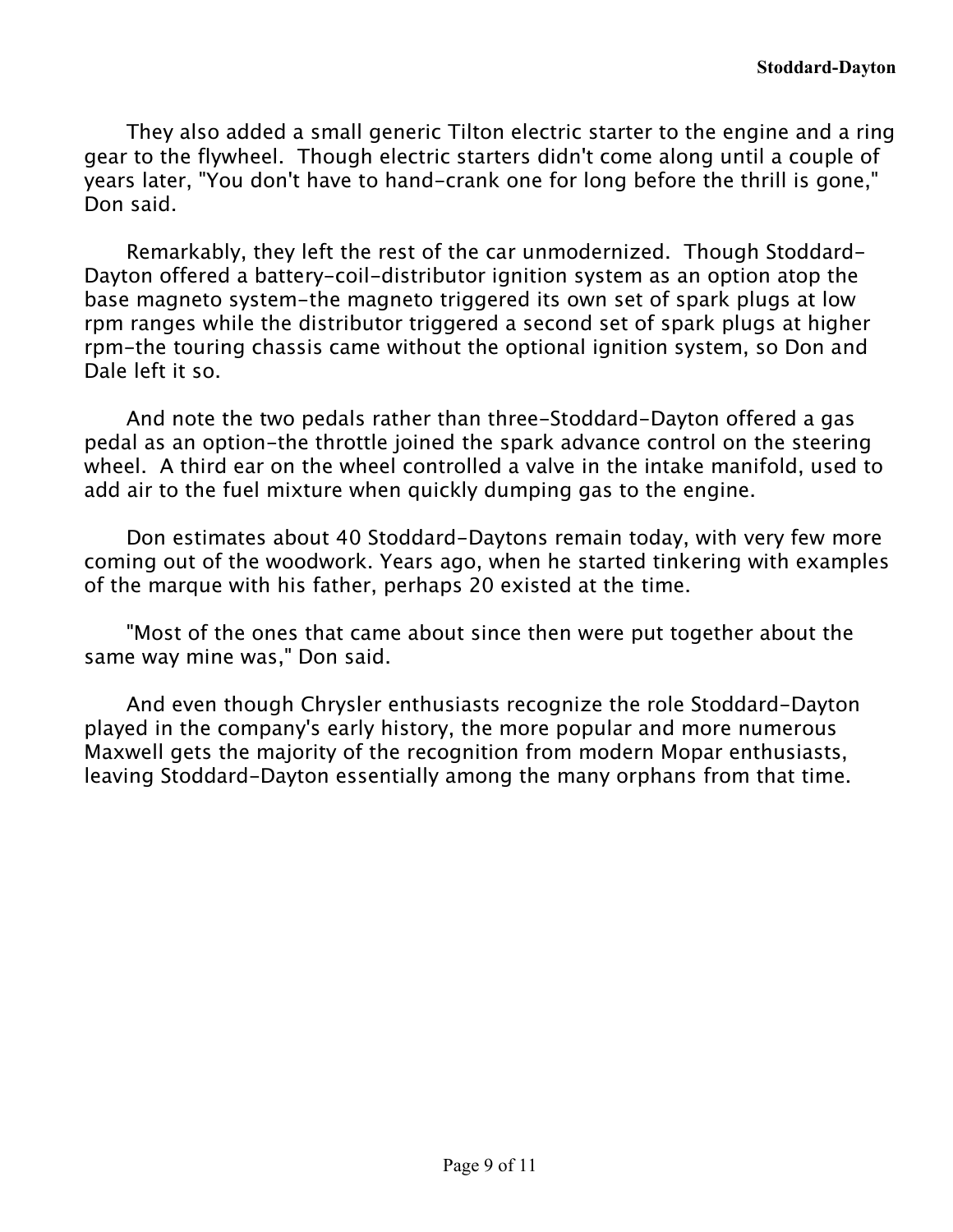